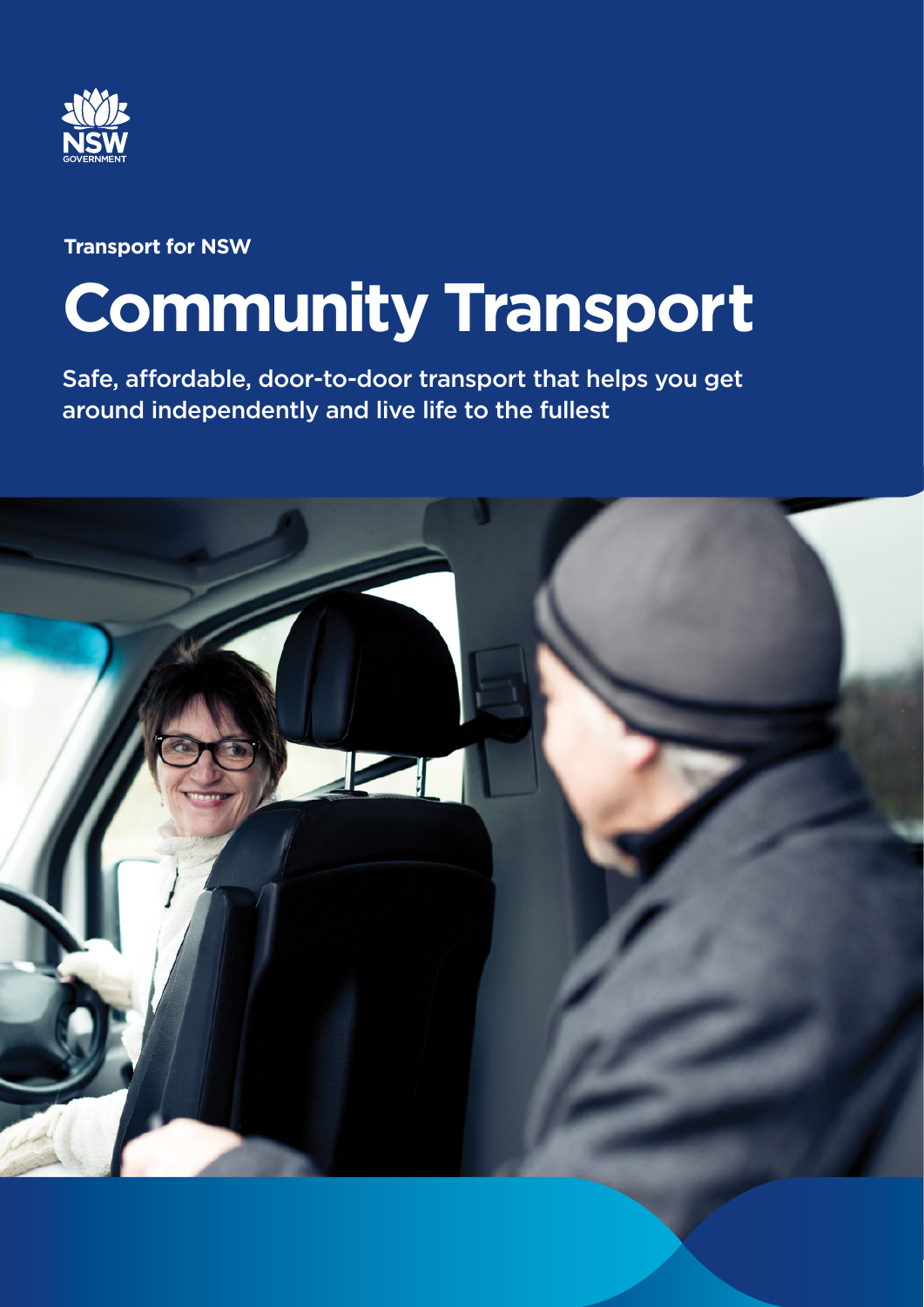#### Feel independent, connected and empowered

**Do you find it hard getting to where you need to go? Do you feel isolated? Would you like to maintain your independence and improve your social life?**

Community Transport is a government subsidised service that supports you to live a happy, healthy and fulfilling life by making it easier to get around and stay socially connected.

The service is especially designed to help you get to medical appointments, participate in social activities, do your shopping and maintain independent living at home.

#### **What services does Community Transport offer?**

A range of services is offered by Community Transport, however services vary between operators. Contact your local operator to check if their services suit your specific needs.

- Door to door transport to and from your destination
- Flexible pick-up times to suit your needs
- Vehicles suitable for wheelchairs and people with specific mobility needs
- Vehicles that can accommodate small groups
- Trained drivers who can assist you to and from the vehicle
- Assistants who may help carry shopping bags back to your home
- Multilingual staff or resources to support your language needs



### **Who can use Community Transport?**

Community Transport may be available to people who have limited transport options and who meet certain eligibility criteria.

#### **You may be eligible if you:**

- Are elderly and have limited mobility
- Have a disability or health issues which limit your mobility
- Have language challenges that limit your access to transport
- Live in an area with little or no public transport and don't have access to private transport
- Face other significant barriers to accessing transport